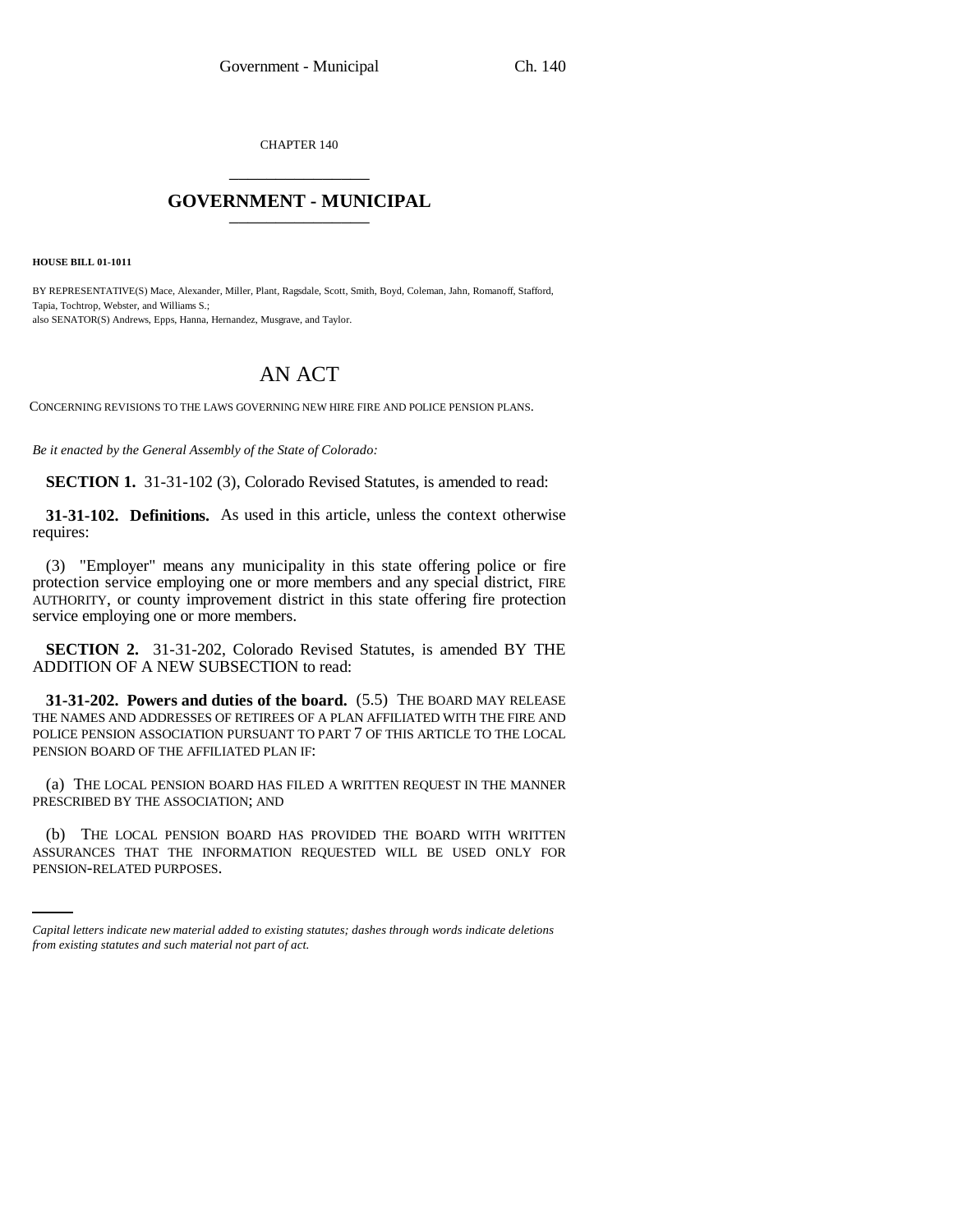**SECTION 3.** 31-31-403 (1), (4), (5) (b) (II), (5) (b) (III), and (5) (c), Colorado Revised Statutes, are amended, and the said 31-31-403 is further amended BY THE ADDITION OF A NEW SUBSECTION, to read:

**31-31-403. Normal retirement - statewide defined benefit plan.** (1) (a) Any member covered by the statewide defined benefit plan who has completed at least twenty-five years of active service and has attained the age of sixty FIFTY-FIVE years shall be eligible for a normal retirement pension but any member shall be eligible for a normal retirement pension at any time after attaining the age of fifty-five years if the member's employer has certified to the board that there is no available position for which such member is qualified SUBJECT TO ADJUSTMENT PURSUANT TO  $PARAGRAPH$  (b) OF THIS SUBSECTION (1). The annual normal retirement pension shall be two percent of the average of the member's highest three years' base salary multiplied by the member's years of service, not to exceed twenty-five.

(b) The board shall determine after each annual actuarial valuation if the cost of all benefits established by this part 4 for members covered under this section and the cost of a normal retirement pension beginning from one to sixty months before age sixty AT AGE FIFTY-FIVE for members then eligible may be fully funded on an actuarially sound basis without necessitating an increase in the eight percent employer and eight percent member contributions made pursuant to section 31-31-402. If the board CANNOT so determines DETERMINE, it shall order that the normal retirement pension commence such number of months as are actuarially supportable, from one to sixty, before age sixty AFTER AGE FIFTY-FIVE for members who have completed at least twenty-five years of active service and are otherwise eligible in accordance with the board's determination. The determination of the board shall be conclusive in the absence of fraud. A pension commenced before age sixty AFTER AGE FIFTY-FIVE pursuant to this paragraph (b) shall not be subject to annual review. If a court determines that this paragraph (b) is invalid, the age of retirement to be eligible for any normal retirement benefit shall be age sixty except for persons receiving a benefit at the time of the court's decision.

(4) Any member covered by the statewide defined benefit plan who has completed at least thirty years of active service or has attained the age of fifty years and who is not receiving benefits pursuant to section 31-31-803 may elect to retire from active service and shall be eligible for an early retirement pension. The annual early retirement pension for a member shall be the normal retirement pension provided by subsection (1) of this section reduced by one-half of one percent of the normal retirement pension per month for each month or portion thereof that such member is less than sixty years of age at the time of such election BENEFIT, AS DETERMINED BY THE BOARD, THAT THE MEMBER WOULD HAVE RECEIVED AT NORMAL RETIREMENT REDUCED ON AN ACTUARIAL EQUIVALENT BASIS TO REFLECT THE EARLY RECEIPT OF THE BENEFIT.

(5) (b) A member shall be considered to have elected option 1 and retired on the day before the member's death if the member is eligible for a normal or early retirement pension and dies:

(II) Before receiving the member's first pension check THE FIRST PENSION PAYMENT HAS BEEN DEPOSITED OR OTHERWISE NEGOTIATED or sixty days from the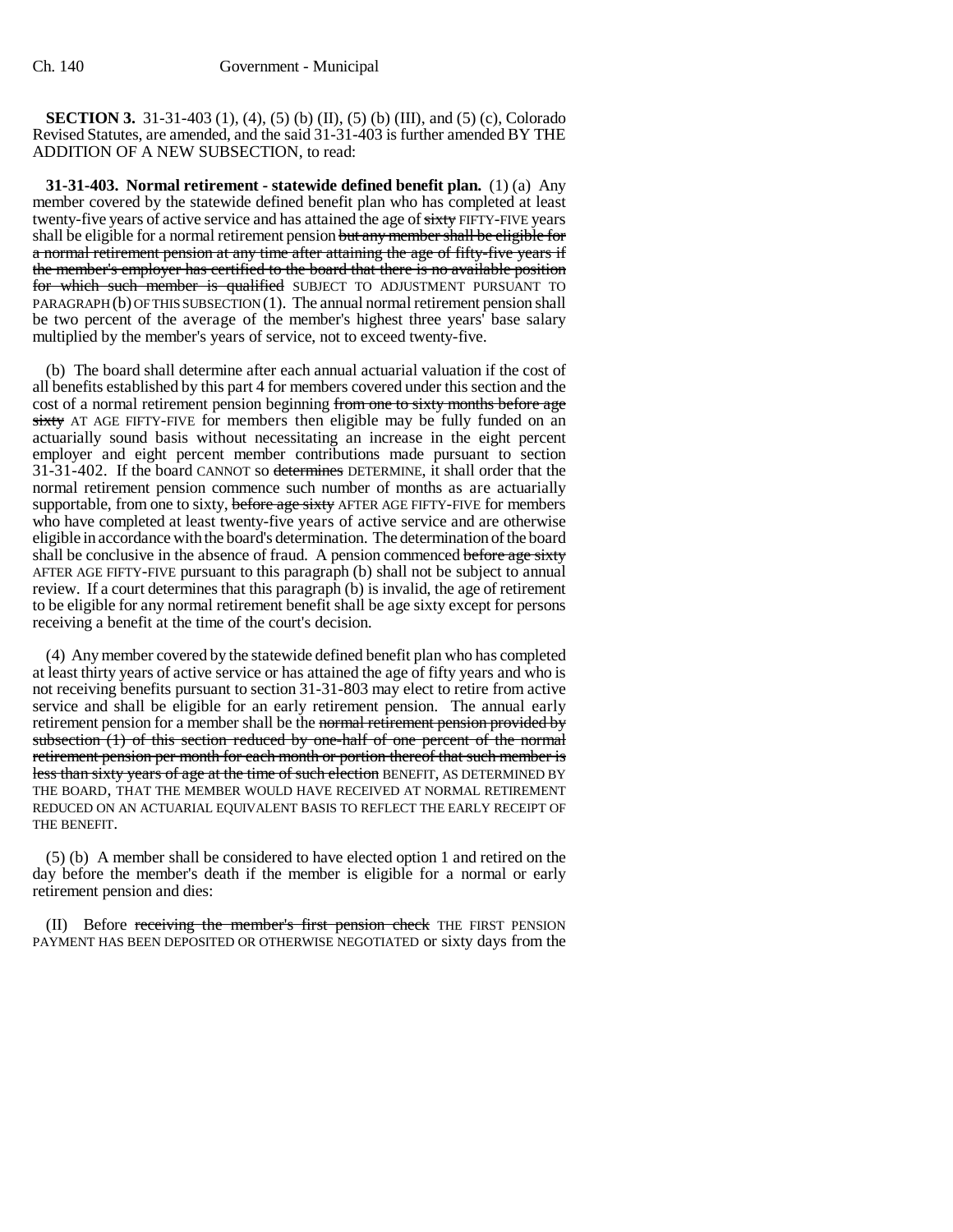date of issuance of such check, whichever occurs first; and

(III) Is survived by a spouse,  $\sigma r$  a dependent child, OR A DESIGNATED BENEFICIARY.

(c) After an election has been made of any of the options provided in paragraph (a) of this subsection (5) and the member has cashed the first pension check FIRST PENSION PAYMENT HAS BEEN DEPOSITED OR OTHERWISE NEGOTIATED BY THE MEMBER, or sixty days from date of issuance of the check have elapsed, whichever occurs first, the election shall be irrevocable. The member's beneficiary designation shall also be irrevocable at such time unless the member's marital status changes as the result of dissolution of marriage, death of a beneficiary, marriage, remarriage, or in the event of the death of a beneficiary. In such case, the member may designate a new beneficiary; except that, in cases of dissolution of marriage, this provision shall only apply to any final dissolution of marriage decree of a member entered on or after July 1, 1990.

(8) THE BOARD MAY PROMULGATE RULES TO ALLOW MEMBERS WHO ARE ELIGIBLE TO RECEIVE ANY TYPE OF RETIREMENT BENEFITS TO DEFER RECEIPT OF THE BENEFITS TO THE EXTENT PERMITTED UNDER SECTION 401 (a) (9) OF THE FEDERAL "INTERNAL REVENUE CODE OF 1986", 26 U.S.C. SEC. 401 (a) (9), AS AMENDED, AND THE REGULATIONS PROMULGATED PURSUANT TO SECTION 401 (a) (9).

**SECTION 4.** 31-31-404 (2), Colorado Revised Statutes, is amended, and the said 31-31-404 is further amended BY THE ADDITION OF A NEW SUBSECTION, to read:

**31-31-404. Return or transfer of contributions - vested retirement.** (2) (a) In lieu of having the member's contributions returned as provided in paragraph (a) of subsection  $(1)$  of this section, a member who has at least ten years of credited service may leave the contributions with the fund. When the inactive member attains age sixty-five FIFTY-FIVE, the member shall be eligible to receive an annual vested benefit equal to two percent of the member's average highest three years' salary multiplied by years, not to exceed twenty-five, of active service. Any such member shall be eligible to receive the applicable vested benefit as provided in this section or to make an election for a reduced pension in the manner provided in section 31-31-403 (5). All the provisions of section 31-31-403 (5) shall apply to the member; except that the benefits used to calculate the reduced benefits shall be the vested benefit provided to the member under this section rather than the retirement benefit provided in section 31-31-403. The member may not elect one of the options earlier than sixty days prior to the commencement of vested benefit payments. In the event that an inactive member who is eligible for vested benefits dies prior to the commencement of the member's benefit payments, the fire and police pension association shall refund the inactive member's contributions to the member's estate, and no vested benefits shall be payable to the inactive member's survivors or beneficiaries.

(b) The board shall determine after each annual actuarial valuation if the cost of all benefits established by this part 4 for members covered under section 31-31-403 and the cost of vested benefits beginning from one to one hundred twenty months before age sixty-five AT AGE FIFTY-FIVE for members then eligible may be fully funded on an actuarially sound basis without necessitating an increase in the eight percent employer and eight percent member contributions made pursuant to section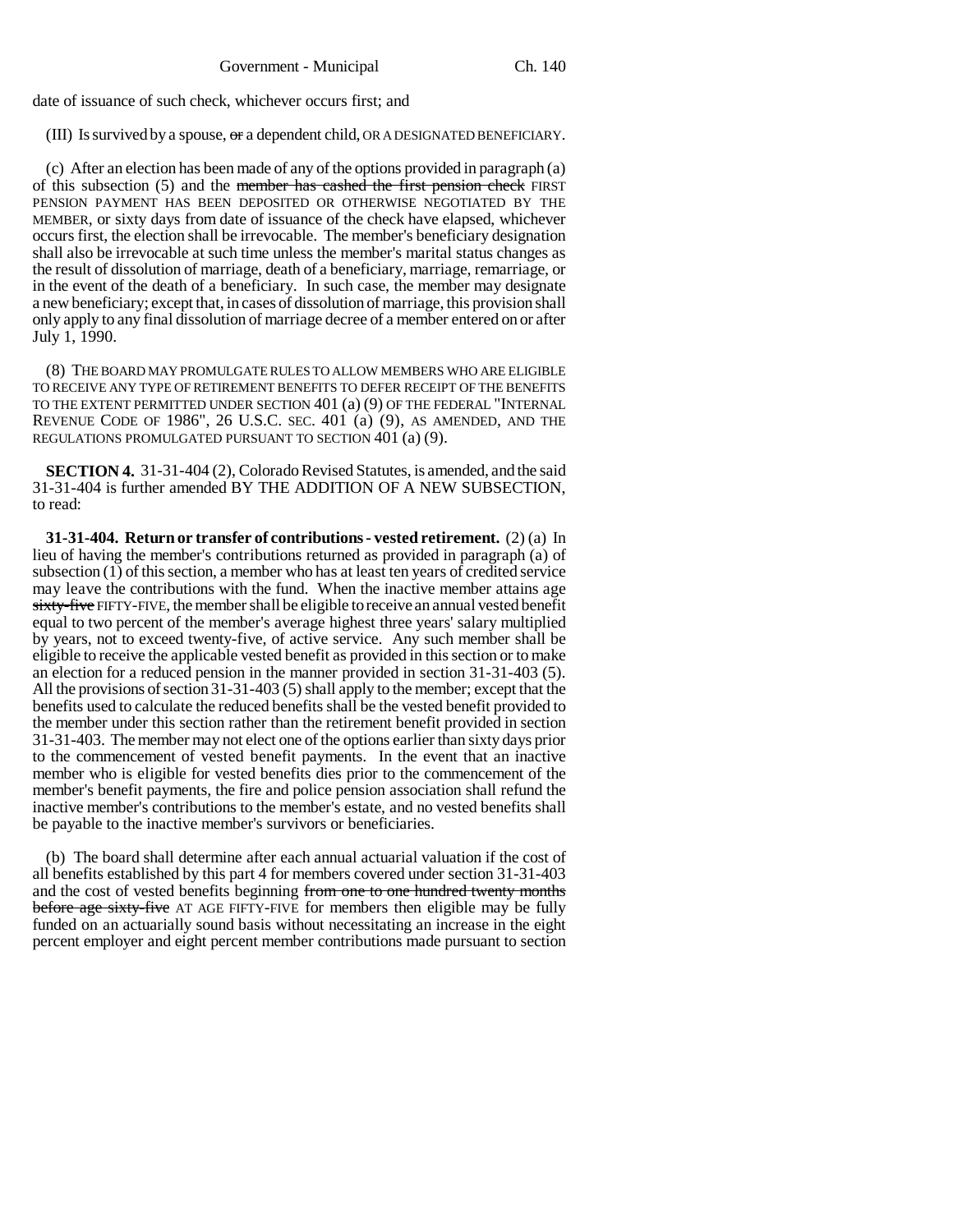#### Ch. 140 Government - Municipal

31-31-402. If the board CANNOT so determines DETERMINE, it shall order that the vested benefits commence such number of months as are actuarially supportable, from one to one hundred twenty, before age sixty-five AFTER AGE FIFTY-FIVE for eligible members in accordance with the board's determination. The determination of the board shall be conclusive in the absence of fraud. A vested benefit commenced before age sixty-five FIFTY-FIVE pursuant to this paragraph (b) shall not be subject to annual review. If a court determines that this paragraph (b) is invalid, the age to be eligible for a vested benefit shall be age sixty-five except for persons receiving a benefit at the time of the court's decision.

(3) THE BOARD MAY PROMULGATE RULES TO ALLOW MEMBERS WHO ARE ELIGIBLE TO RECEIVE ANY TYPE OF RETIREMENT BENEFITS TO DEFER RECEIPT OF THE BENEFITS TO THE EXTENT PERMITTED UNDER SECTION 401 (a) (9) OF THE FEDERAL "INTERNAL REVENUE CODE OF 1986", 26 U.S.C. SEC. 401 (a) (9), AS AMENDED, AND THE REGULATIONS PROMULGATED PURSUANT TO SECTION 401 (a) (9).

**SECTION 5.** 31-31-405 (3), Colorado Revised Statutes, is amended to read:

**31-31-405. Separate retirement account - creation - allocation.** (3) Earnings accruing on the amount allocated to the member's separate retirement account shall be allocated at least monthly on a time-weighted basis as determined by the board UNTIL THE ACCOUNT IS EXHAUSTED.

**SECTION 6.** 31-31-406 (2) (a) and (4), Colorado Revised Statutes, are amended, and the said 31-31-406 is further amended BY THE ADDITION OF A NEW SUBSECTION, to read:

**31-31-406. Separate retirement accounts - administration.** (2) (a) Any member having a separate retirement account who is retired for disability shall receive the entire balance in the member's separate retirement account in accordance with the member's selection of one of the payment options permitted by subsection (3) of this section OR PURSUANT TO RULES PROMULGATED BY THE BOARD THAT ALLOW MEMBERS WHO ARE ELIGIBLE TO RECEIVE RETIREMENT BENEFITS TO DEFER RECEIPT OF THE BENEFITS TO THE EXTENT PERMITTED UNDER SECTION 401 (a) (9) OF THE FEDERAL "INTERNAL REVENUE CODE OF 1986", 26 U.S.C. SEC. 401 (a) (9), AS AMENDED, AND THE REGULATIONS PROMULGATED PURSUANT TO SECTION  $401(a)(9)$ . If the member subsequently returns to work pursuant to section 31-31-805 (2) and had been receiving periodic payments from the member's separate retirement account, such payments shall cease and any remaining balance shall remain in the member's separate retirement account, subject to subsequent distribution in accordance with this section.

(4) A member may elect to commence payment of the amount in the member's separate retirement account at any time after the member terminates service but in no event later than the commencement of the member's retirement benefits under section 31-31-403 or 31-31-404 (2). A member will continue to accrue earnings on the amount in the member's separate retirement account until such time as the member begins receiving payments under one of the options in subsection (3) of this section ACCOUNT IS EXHAUSTED.

(7) THE BALANCE IN A MEMBER'S SEPARATE RETIREMENT ACCOUNT, THE MEMBER'S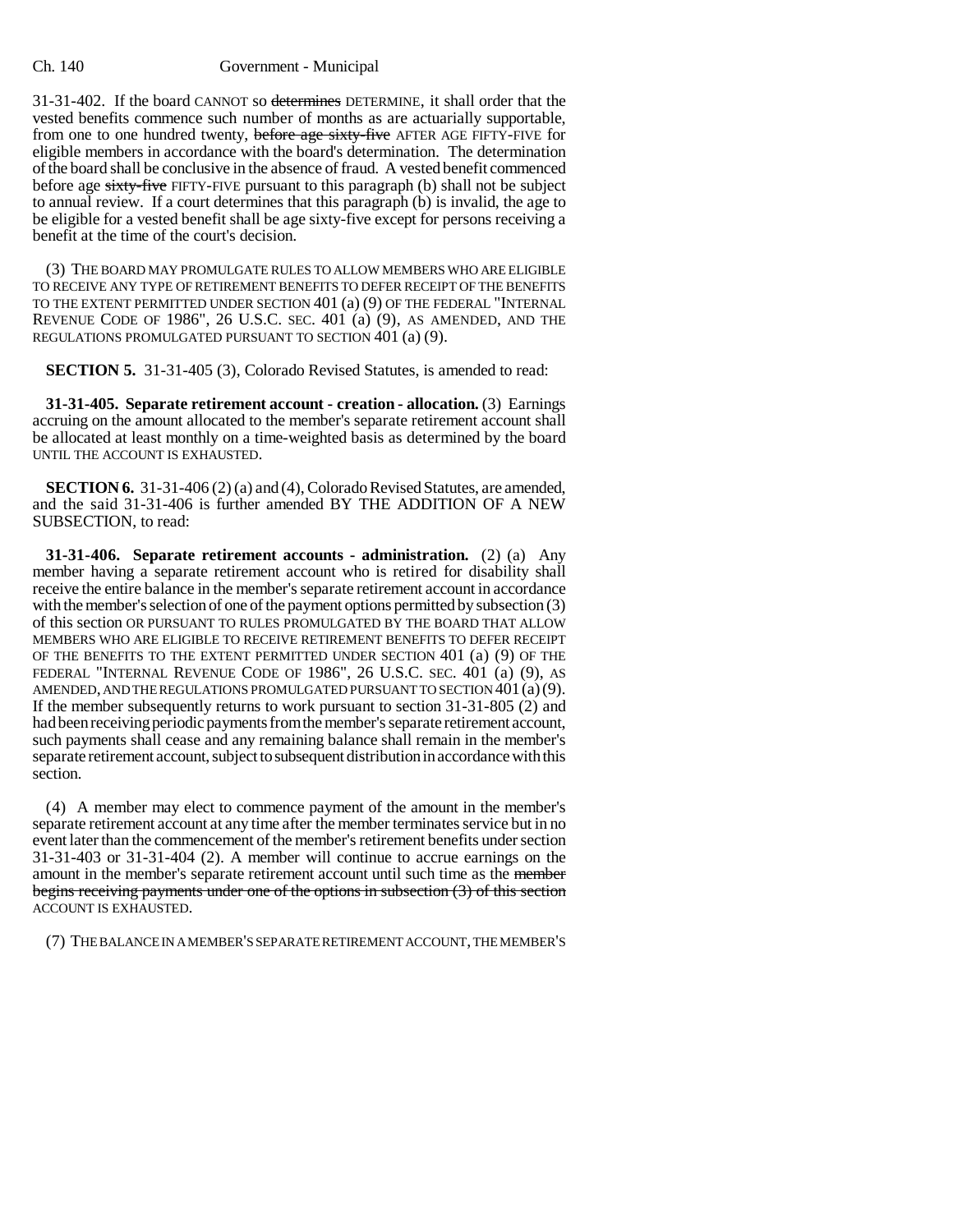ACCUMULATED CONTRIBUTIONS TO THE ACCOUNT, AND THE EARNINGS ON THE ACCOUNT SHALL BE PAID TO THE MEMBER'S ESTATE IF THE MEMBER:

(a) DIES WHILE IN ACTIVE SERVICE;

(b) HAS MORE THAN TEN YEARS OF CREDITED SERVICE;

(c) DOES NOT LEAVE A SURVIVING SPOUSE, DEPENDENT CHILD, OR DESIGNATED BENEFICIARY; AND

(d) IS NOT ELIGIBLE FOR THE NORMAL RETIREMENT PENSION DESCRIBED IN SECTION 31-31-403 AT THE TIME OF DEATH.

**SECTION 7.** 31-31-501 (2) (a) and (2) (d) and the introductory portion to 31-31-501 (4) (a) (II), Colorado Revised Statutes, are amended to read:

**31-31-501. Withdrawal into statewide money purchase plan.** (2) (a) The employer may initiate withdrawal from the statewide defined benefit plan by filing with the board a resolution adopted by the employer pursuant to paragraph (b) of this subsection (2) no less than nine months prior to the effective date of withdrawal unless a shorter waiting period is approved by the board. The effective date of withdrawal shall be  $\frac{1}{2}$  of the year THE FIRST DAY OF THE MONTH IMMEDIATELY following the MONTH IN WHICH THE waiting period EXPIRES.

(d) The board shall promulgate rules relating to standards for disclosure of all ramifications and procedures for obtaining the member approval provided for in paragraph  $(c)$  of this subsection  $(2)$ . but such approval must be obtained no later than June 1 of the year preceding the effective date of withdrawal.

(4) (a) (II) At least sixty days prior to the effective date of the withdrawal, the actuarial reports shall be updated and APPROPRIATE adjustments made as appropriate, to the amount of reserves transferred by the board to the short-term investment account on behalf of the employer IF AN UPDATE IS REQUIRED PURSUANT TO RULES ADOPTED BY THE BOARD. Within thirty days  $\sigma$  f AFTER the receipt of such updated reports, the withdrawal may be terminated by either:

**SECTION 8.** Part 7 of article 31 of title 31, Colorado Revised Statutes, is amended BY THE ADDITION OF A NEW SECTION to read:

**31-31-707. Multiple plan employers.** AN EMPLOYER WITH MULTIPLE PLANS MAY EXERCISE ITS OPTIONS OF AFFILIATION AND WITHDRAWAL PURSUANT TO THIS ARTICLE ON AN INDIVIDUAL PLAN BASIS.

**SECTION 9.** 31-31-801 (2), Colorado Revised Statutes, is amended to read:

**31-31-801. Definitions.** As used in this part 8, unless the context otherwise requires:

(2) "Dependent child" means an unmarried child under the age of nineteen or, if such child is enrolled as a full-time student at A SECONDARY SCHOOL OR an accredited institution of higher education, under the age of twenty-three and includes, if the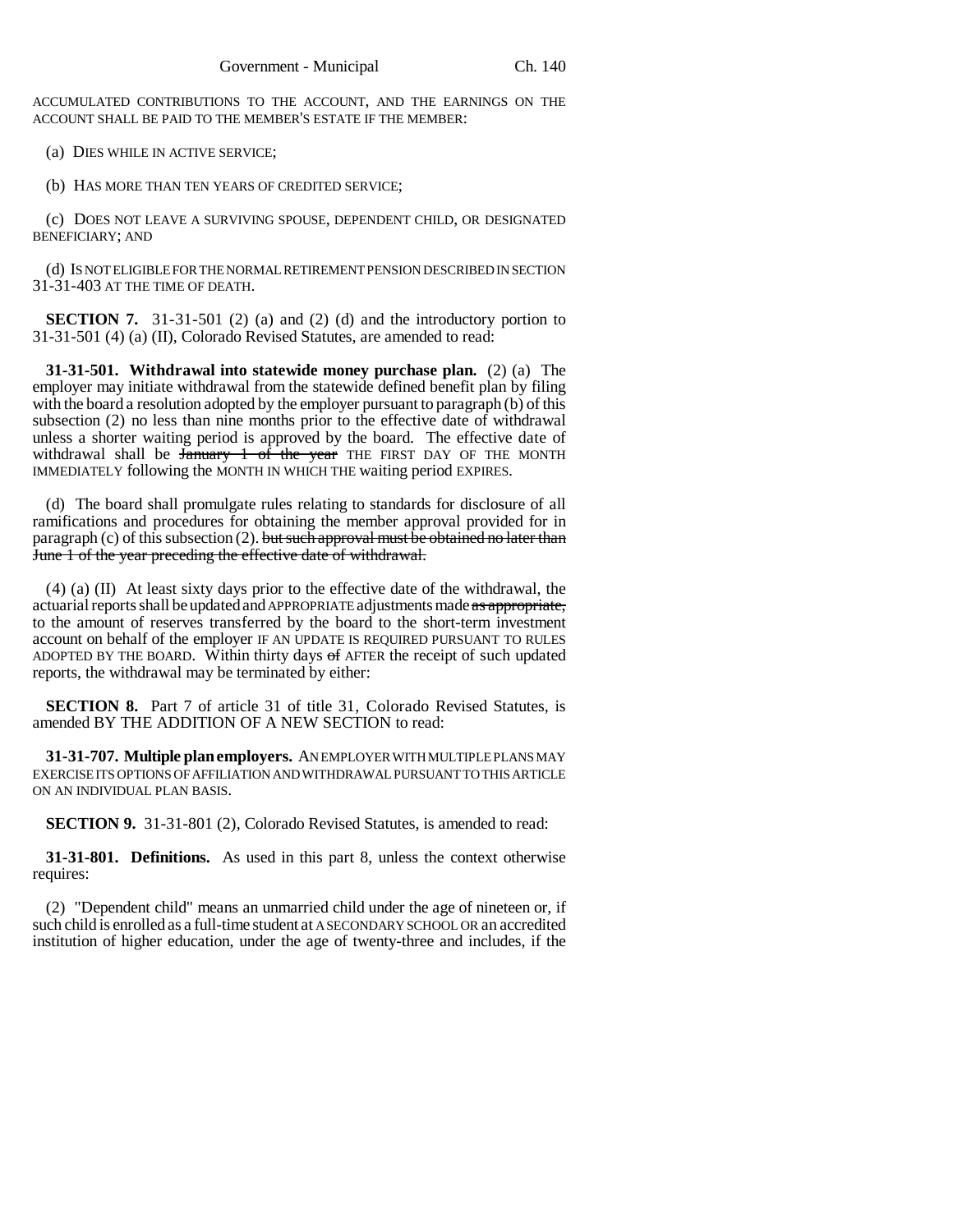board so determines, any child, of whatever REGARDLESS OF age OR MARITAL STATUS, who is so mentally or physically incapacitated that the child cannot provide for the child's own care. The term also includes a child who is conceived but unborn at the date of the member's death or the date of disability, whichever applies. Any applicable increase in benefits will occur upon birth.

**SECTION 10.** 31-31-803 (1) (a), (2), (4) (a) (II), and (9), Colorado Revised Statutes, are amended, and the said 31-31-803 (4) (a) is further amended BY THE ADDITION OF A NEW SUBPARAGRAPH, to read:

**31-31-803. Retirement for disability.** (1) (a) (I) Any member hired before, on, or after April 7, 1978, who is not eligible for the normal retirement pension described in section 31-31-403 or a local defined benefit retirement pension selected pursuant to section 31-31-704 (3) or provided pursuant to article 30.5 of this title, whichever is applicable, and who becomes totally disabled, as defined in section  $31-31-801$  (4), shall be retired from active service for disability and shall be eligible to receive the disability benefit provided by this subsection (1) or section 31-31-806.5 IF THE MEMBER:

(A) IS NOT ELIGIBLE FOR THE NORMAL RETIREMENT PENSION DESCRIBED IN SECTION 31-31-403 OR A LOCAL DEFINED BENEFIT RETIREMENT PENSION SELECTED PURSUANT TO SECTION 31-31-704 (3) OR PROVIDED PURSUANT TO ARTICLE 30.5 OF THIS TITLE; OR

(B) HAS NOT REACHED AGE FIFTY-FIVE WITH TWENTY-FIVE YEARS OF ACCUMULATED SERVICE AS A MEMBER AND IS A PARTICIPANT UNDER THE STATEWIDE MONEY PURCHASE PLAN PURSUANT TO PART 5 OF THIS ARTICLE OR UNDER A LOCAL MONEY PURCHASE PLAN.

(II) The normal annual disability benefit for total disability for such a member WHO IS RETIRED PURSUANT TO SUBPARAGRAPH (I) OF THIS PARAGRAPH (a) shall be seventy percent of the annual base salary paid to such THE member immediately preceding retirement for disability. which THE BENEFIT shall be increased by ten percent or twenty percent of the annual base salary depending on the level of benefit elected by a member participating in the supplemental disability benefit program described in section 31-31-803.5.

(2) (a) Any member who is not eligible for the normal retirement pension described in section 31-31-403 or a local defined benefit retirement pension selected pursuant to section 31-31-704 (3) or provided pursuant to article 30.5 of this title, whichever is applicable, and A MEMBER who becomes occupationally disabled, as defined in section 31-31-801 (3), shall be retired from active service for such time as the occupational disability continues and shall be eligible to receive the disability benefit provided by this subsection (2) or section 31-31-806.5 IF THE MEMBER:

(I) IS NOT ELIGIBLE FOR THE NORMAL RETIREMENT PENSION DESCRIBED IN SECTION 31-31-403 OR A LOCAL DEFINED BENEFIT RETIREMENT PENSION SELECTED PURSUANT TO SECTION 31-31-704 (3) OR PROVIDED PURSUANT TO ARTICLE 30.5 OF THIS TITLE; OR

(II) HAS NOT REACHED AGE FIFTY-FIVE WITH TWENTY-FIVE YEARS OF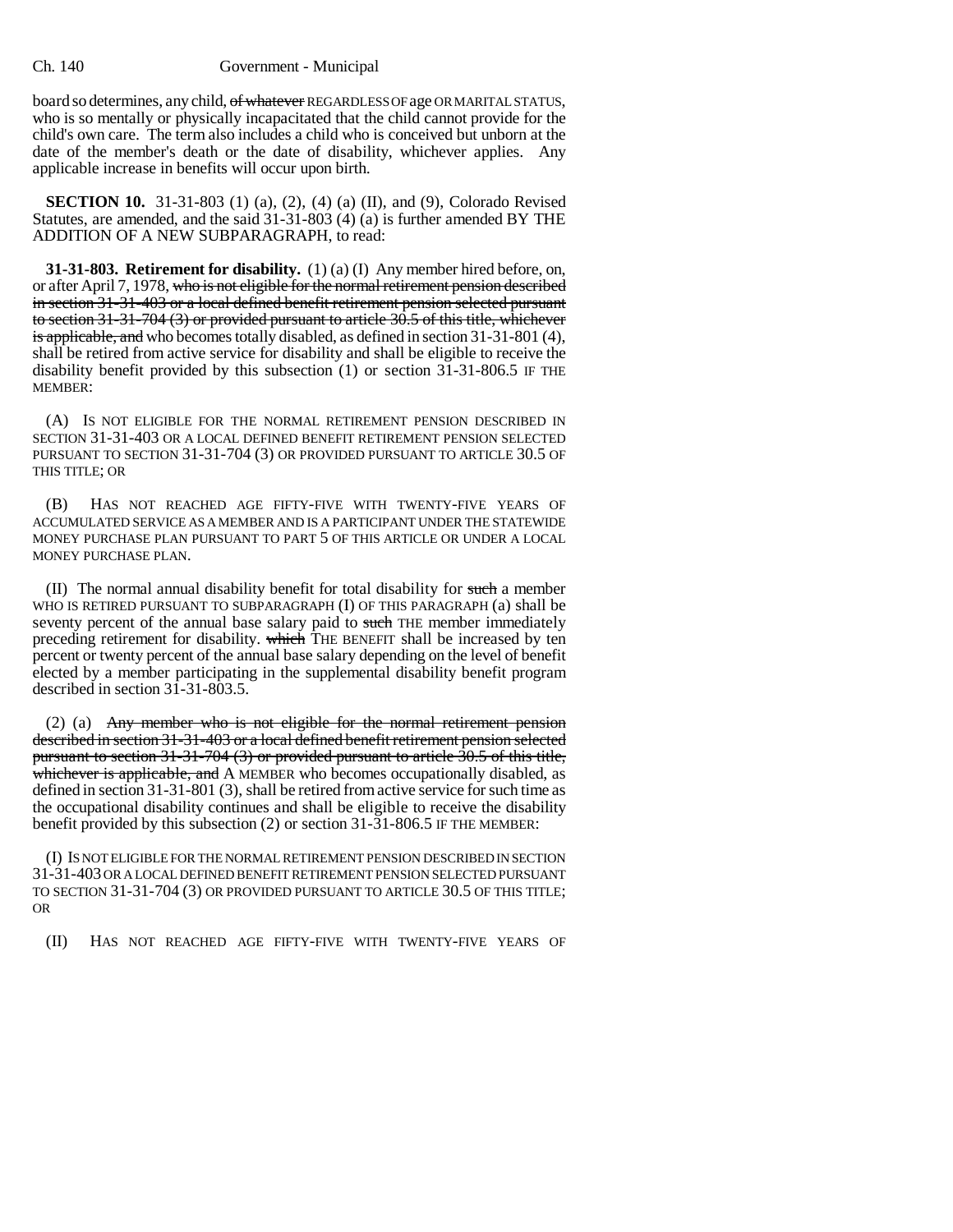ACCUMULATED SERVICE AS A MEMBER AND IS A PARTICIPANT UNDER THE STATEWIDE MONEY PURCHASE PLAN PURSUANT TO PART 5 OF THIS ARTICLE OR UNDER A LOCAL MONEY PURCHASE PLAN.

(b) The annual disability benefit for occupational disability for such A member WHO IS RETIRED PURSUANT TO PARAGRAPH (a) OF THIS SUBSECTION (2) shall be thirty percent of the annual base salary paid to such THE member immediately preceding retirement for disability. which THE BENEFIT shall be increased by:

 $(a)$  (I) Ten percent of the annual base salary if such member had a spouse at the time of becoming occupationally disabled, for so long as such spouse survives and is married to such member or is legally entitled to maintenance from such member IN AN AMOUNT EQUAL TO OR GREATER THAN THE AMOUNT OF THE INCREASE IN THE BENEFIT AUTHORIZED BY THIS SUBPARAGRAPH (I). IF THE AMOUNT OF MAINTENANCE IS LESS THAN THE AMOUNT OF THE INCREASE IN THE BENEFIT AUTHORIZED BY THIS SUBPARAGRAPH (I), THE BENEFIT SHALL BE INCREASED BY AN AMOUNT EQUAL TO THE AMOUNT OF THE MAINTENANCE; EXCEPT THAT, FOR ANY MEMBER WHO IS RECEIVING THE BENEFIT AUTHORIZED BY THIS SUBPARAGRAPH (I) AND WHO BECOMES LEGALLY REQUIRED TO PAY MAINTENANCE PRIOR TO JUNE 1, 2001, THE AMOUNT OF THE BENEFIT SHALL BE TEN PERCENT OF THE ANNUAL BASE SALARY.

 $\left(\frac{b}{b}\right)$  (II) Ten percent of the annual base salary if such member has any dependent children;

 $\left(\frac{e}{c}\right)$  (III) Ten percent or twenty percent of the annual base salary depending on the level of benefit elected by a member participating in the supplemental disability program described in section 31-31-803.5.

(4) (a) (II) The board may consider any relevant evidence, including medical evidence, in making its determination regarding the origin of an applicant's disability and may request that the three physicians appointed by the board to examine the applicant also provide an opinion as to whether the applicant's injury was received while performing official duties or whether the applicant's occupational disease arose out of and in the course of the applicant's employment. In all cases under this section or section 31-31-806.5, the board is authorized to appoint hearing officers who are experienced in disability matters to conduct hearings on any issue relating to the applicant's disability. The hearing officers shall make findings and submit recommendations to the board for final action.

(III) IN ALL CASES UNDER THIS SUBSECTION (4), SECTION 31-31-805, OR SECTION 31-31-806.5, THE BOARD:

(A) MAY APPOINT HEARING OFFICERS WHO ARE EXPERIENCED IN DISABILITY MATTERS TO CONDUCT HEARINGS AND MAKE FINDINGS AND RECOMMENDATIONS TO THE BOARD ON ANY ISSUE RELATING TO AN APPLICANT'S DISABILITY;

(B) MAY ADOPT RULES TO ESTABLISH A PROCESS FOR THE ADMINISTRATIVE APPROVAL OF DISABILITY APPLICATIONS, INCLUDING STANDARDS OF REVIEW FOR THE APPLICATIONS, WITHOUT BOARD REVIEW; AND

(C) SHALL TAKE ANY FINAL ACTION THAT CONSTITUTES A DENIAL OF A DISABILITY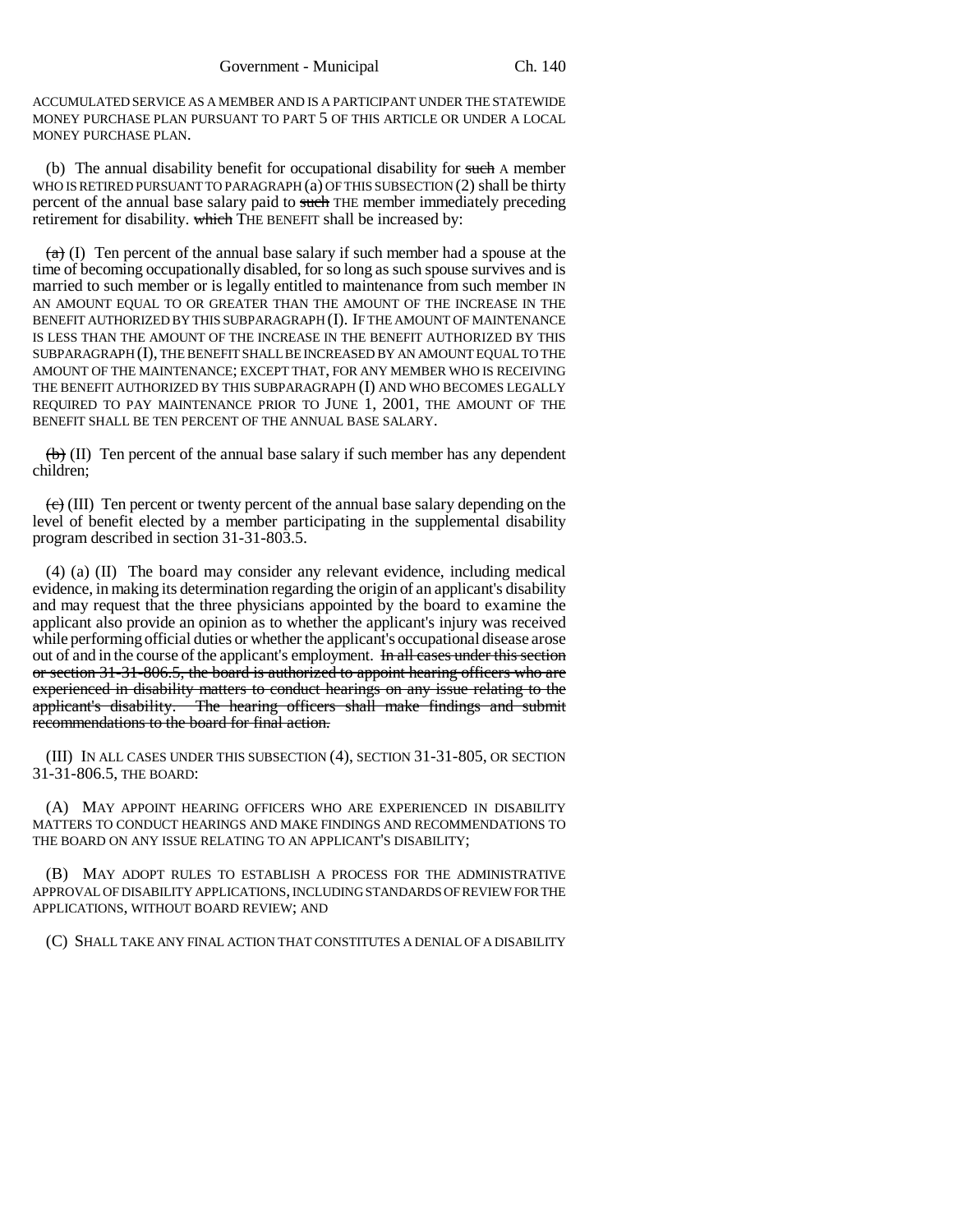#### Ch. 140 Government - Municipal

### APPLICATION OR A REDUCTION OF A BENEFIT.

(9) After an election has been made of any of the options provided in paragraph (b) of subsection (1) or paragraph (a) of subsection  $(8)$  of this section, the election shall be irrevocable upon the member cashing WHEN the first disability benefit check PAYMENT HAS BEEN DEPOSITED OR OTHERWISE NEGOTIATED BY THE MEMBER or sixty days from AFTER the date of issuance of the check, whichever occurs first. The member's beneficiary designation shall also be irrevocable at such time unless the member's marital status changes as a result of dissolution of marriage, death of a beneficiary, marriage, or remarriage or in the event of the death of a beneficiary. In such case, the member may designate a new beneficiary; except that, in cases of dissolution of marriage, this subsection (9) shall only apply to any final dissolution of marriage decree of a member entered on or after July 1, 1990.

**SECTION 11.** 31-31-803.5 (1) (c), Colorado Revised Statutes, is amended to read:

**31-31-803.5. Supplemental disability benefit program.** (1) The board may establish a supplemental disability benefit program that provides additional disability benefits to members who participate in such program and who are retired for disability pursuant to section 31-31-803 or section 31-31-806.5. Any supplemental disability benefit program established pursuant to this subsection (1) shall meet the following requirements:

(c) The cost of funding the supplemental disability benefit program shall be by contributions made by participating members at a rate to be determined as a percentage of the member's base salary pursuant to the biennial ANNUAL actuarial valuation required by section  $31-31-811$  (2) (b) (II). The contribution rate shall be adjusted every two years in order to reflect changes in the cost of such program determined by the biennial ANNUAL actuarial valuation.

**SECTION 12.** 31-31-804 (1) (a) and (1) (c), Colorado Revised Statutes, are amended to read:

**31-31-804. Reduction of disability benefits.** (1) (a) If a member has any earned income other than that provided by a disability benefit award under section 31-31-803 or 31-31-806.5 and, if applicable, a workers' compensation award that provides a total income greater than an amount equal to one hundred percent of the base salary provided to an active member of the same rank at which the member retired, the disability benefit shall be reduced by twenty-five percent of the additional earned income. THE REDUCTION SHALL BE MADE FOR INCOME EARNED UP TO AND INCLUDING THE CALENDAR YEAR IN WHICH THE MEMBER ATTAINS AGE FIFTY-FIVE. In calculating total income for purposes of this paragraph (a), the amount includable with respect to money purchase plan benefits that a member is eligible to receive shall be the same amount as calculated pursuant to subsection (2) of this section.

(c) Any member receiving a disability benefit pursuant to section 31-31-803 or 31-31-806.5 shall file an annual report concerning any additional earned income EARNED UP TO AND INCLUDING THE CALENDAR YEAR IN WHICH THE MEMBER ATTAINS AGE FIFTY-FIVE. If such member knowingly fails to file such report or files a fraudulent report, the disability benefit shall be discontinued.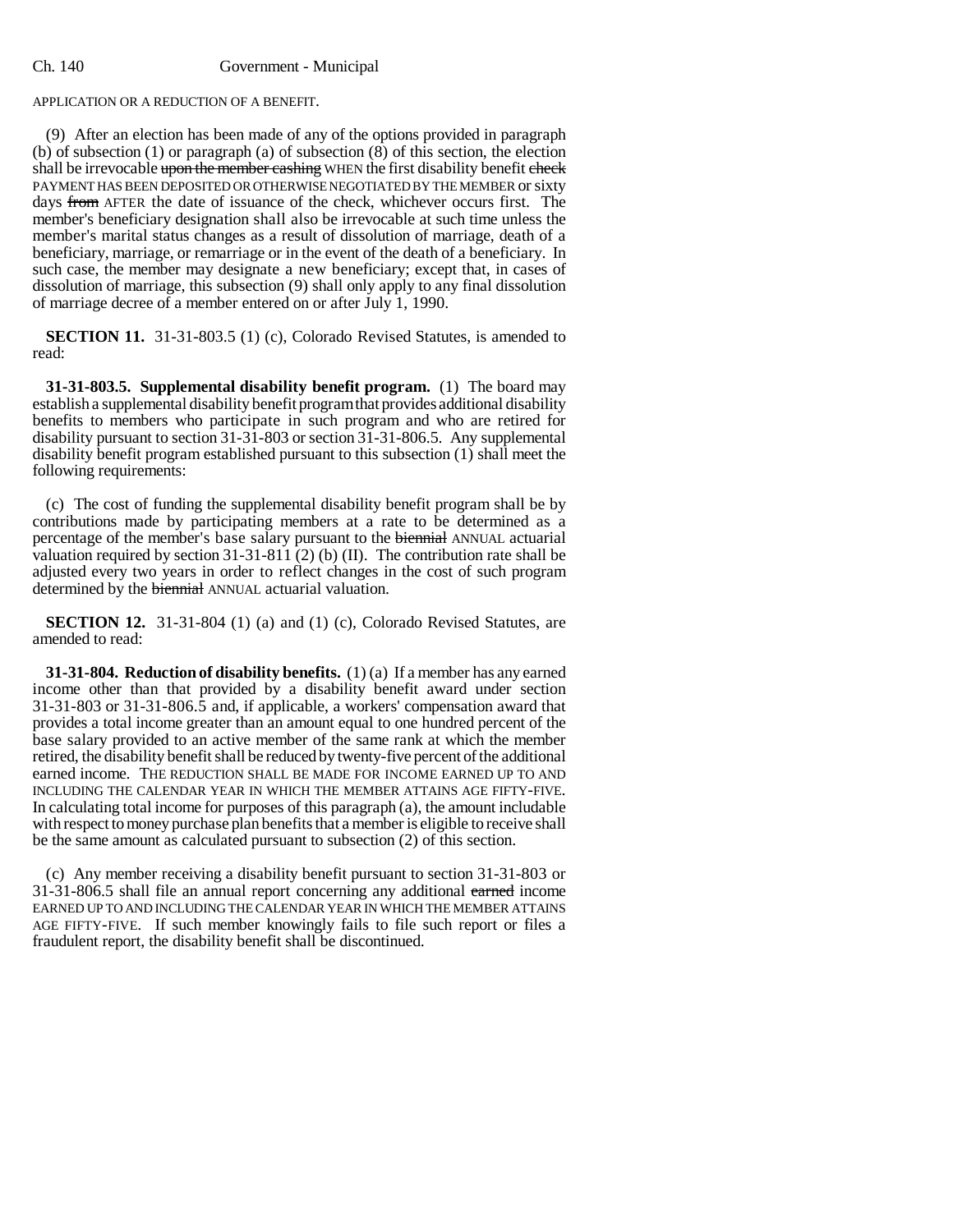**SECTION 13.** 31-31-807 (1), Colorado Revised Statutes, is amended to read:

**31-31-807. Death of member - survivor benefits.** (1) (a) If a member who is not eligible for the normal retirement pension described in section 31-31-403 dies while in active service and leaves a surviving spouse or dependent children, or both, one of the following survivor benefits DESCRIBED IN PARAGRAPH (b) OF THIS SUBSECTION  $(1)$  shall be paid unless the member is eligible for a normal retirement pension under an old hire pension plan established pursuant to article 30.5 of this title that provides for postretirement survivor benefits to a spouse and dependent children in the event the member dies in active service while eligible for normal retirement IF THE MEMBER:

(I) IS NOT ELIGIBLE FOR A NORMAL RETIREMENT PENSION UNDER AN OLD HIRE PENSION PLAN ESTABLISHED PURSUANT TO ARTICLE 30.5 OF THIS TITLE THAT PROVIDES FOR POSTRETIREMENT SURVIVOR BENEFITS TO A SPOUSE AND DEPENDENT CHILDREN IN THE EVENT THE MEMBER DIES IN ACTIVE SERVICE WHILE ELIGIBLE FOR NORMAL RETIREMENT; AND

(II) (A) IS NOT ELIGIBLE FOR THE NORMAL RETIREMENT PENSION DESCRIBED IN SECTION 31-31-403; OR

(B) HAS NOT REACHED AGE FIFTY-FIVE WITH TWENTY-FIVE YEARS OF ACCUMULATED SERVICE AS A MEMBER AND IS A PARTICIPANT UNDER THE STATEWIDE MONEY PURCHASE PLAN PURSUANT TO PART 5 OF THIS ARTICLE OR UNDER A LOCAL MONEY PURCHASE PLAN.

(b) ONE OF THE FOLLOWING SURVIVOR BENEFITS SHALL BE PAID IF THE REQUIREMENTS OF PARAGRAPH (a) OF THIS SUBSECTION (1) ARE SATISFIED:

 $(a)$  (I) When there is a surviving spouse and no dependent children, the monthly benefit shall be twenty-five percent of the monthly base salary paid to such member immediately preceding death plus one-half of one percent of such salary for each year of the member's active service in excess of twenty-five years, but such benefit shall not exceed thirty-five percent of such salary.

 $\langle \theta \rangle$  (II) When there is a surviving spouse and one dependent child, the monthly benefit shall be forty percent of the monthly base salary paid to such member immediately preceding death.

 $\left(\frac{e}{c}\right)$  (III) When there is a surviving spouse and two or more dependent children, the monthly benefit shall be fifty percent of the monthly base salary paid to such member immediately preceding death.

 $\left(\frac{d}{d}\right)$  (IV) When there is no surviving spouse and three or more dependent children, the monthly benefit shall be fifty percent of the monthly base salary paid to such member immediately preceding death.

 $(e)$  (V) When there is no surviving spouse and two dependent children, the monthly benefit shall be forty percent of the monthly base salary paid to such member immediately preceding death.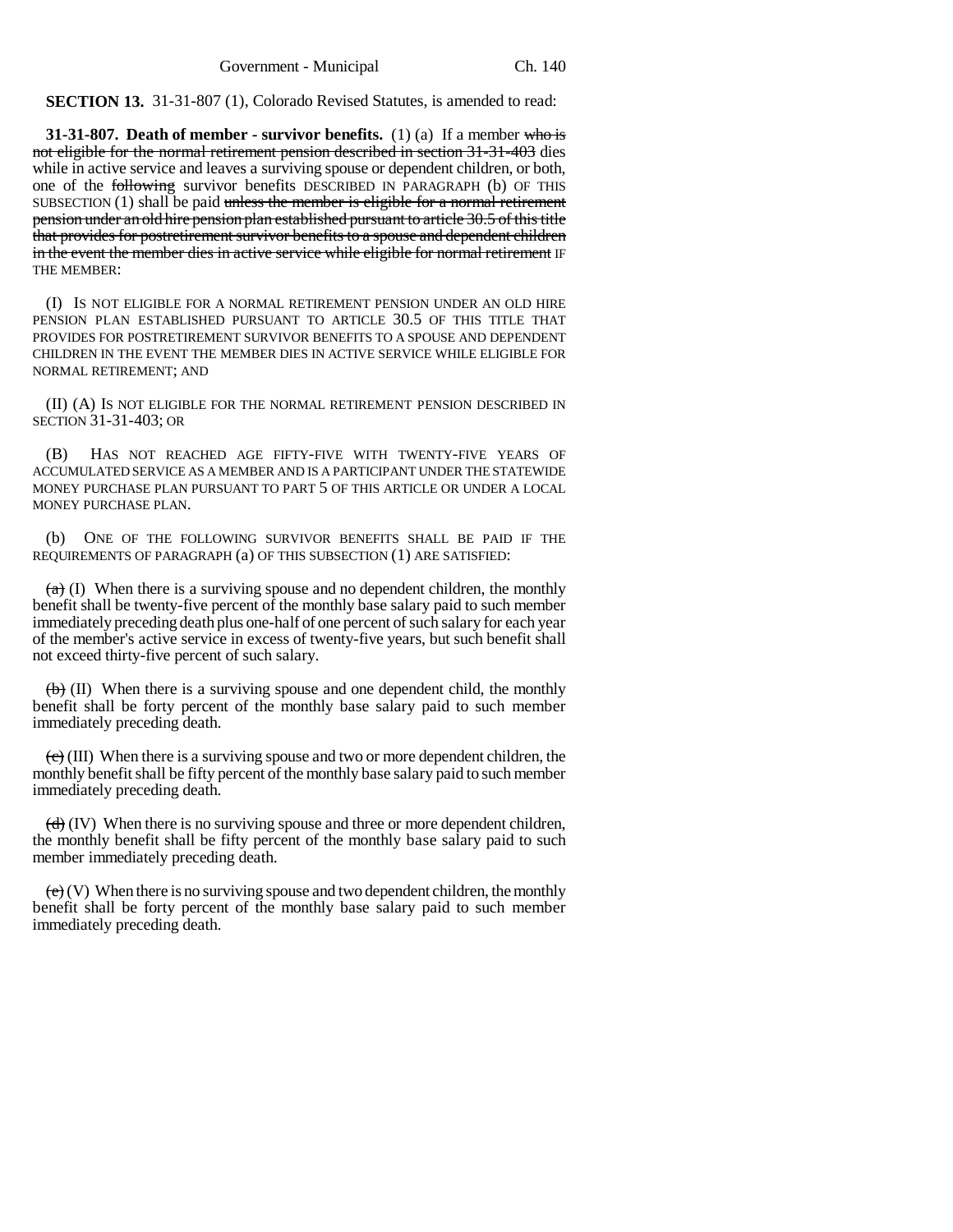$(f)$  (VI) When there is no surviving spouse and one dependent child, the monthly benefit shall be twenty-five percent of the monthly base salary paid to such member immediately preceding death.

**SECTION 14.** 31-31-807.5 (1) and (2), Colorado Revised Statutes, are amended to read:

**31-31-807.5. Death of member - line-of-duty - survivor benefits.** (1) (a) If a member who is not eligible for the normal retirement pension described in section 31-31-403 dies while in active service as the direct and proximate result of a personal injury sustained while performing official duties or as a result of an occupational disease arising out of and in the course of the member's employment and leaves a surviving spouse or dependent children, or both, one of the **following** survivor benefits DESCRIBED IN PARAGRAPH (b) OF THIS SUBSECTION (1) shall be paid unless the member is eligible for a normal retirement pension under an old hire pension established pursuant to article 30.5 of this title that provides for postretirement survivor benefits to a spouse and dependent children in the event the member dies in active service while eligible for normal retirement IF THE MEMBER:

(I) IS NOT ELIGIBLE FOR A NORMAL RETIREMENT PENSION UNDER AN OLD HIRE PENSION ESTABLISHED PURSUANT TO ARTICLE 30.5 OF THIS TITLE THAT PROVIDES FOR POSTRETIREMENT SURVIVOR BENEFITS TO A SPOUSE AND DEPENDENT CHILDREN IN THE EVENT THE MEMBER DIES IN ACTIVE SERVICE WHILE ELIGIBLE FOR NORMAL RETIREMENT; AND

(II) (A) IS NOT ELIGIBLE FOR THE NORMAL RETIREMENT PENSION DESCRIBED IN SECTION 31-31-403; OR

(B) HAS NOT REACHED AGE FIFTY-FIVE WITH TWENTY-FIVE YEARS OF ACCUMULATED SERVICE AS A MEMBER AND IS A PARTICIPANT UNDER THE STATEWIDE MONEY PURCHASE PLAN PURSUANT TO PART 5 OF THIS ARTICLE OR UNDER A LOCAL MONEY PURCHASE PLAN.

(b) ONE OF THE FOLLOWING SURVIVOR BENEFITS SHALL BE PAID IF THE REQUIREMENTS OF PARAGRAPH (a) OF THIS SUBSECTION (1) ARE SATISFIED:

 $(a)$  (I) When there is a surviving spouse and no dependent children, the monthly benefit shall be twenty-five percent of the monthly base salary paid to such member immediately preceding death plus one-half of one percent of such salary for each year of the member's active service in excess of twenty-five years, but such benefit shall not exceed thirty-five percent of such salary.

 $\left(\frac{1}{b}\right)$  (II) When there is a surviving spouse and one dependent child, the monthly benefit shall be forty percent of the monthly base salary paid to such member immediately preceding death.

 $\langle \overrightarrow{e} \rangle$  (III) When there is a surviving spouse and two or more dependent children, the monthly benefit shall be fifty percent of the monthly base salary paid to such member immediately preceding death.

 $\left(\frac{d}{d}\right)$  (IV) When there is no surviving spouse and three or more dependent children,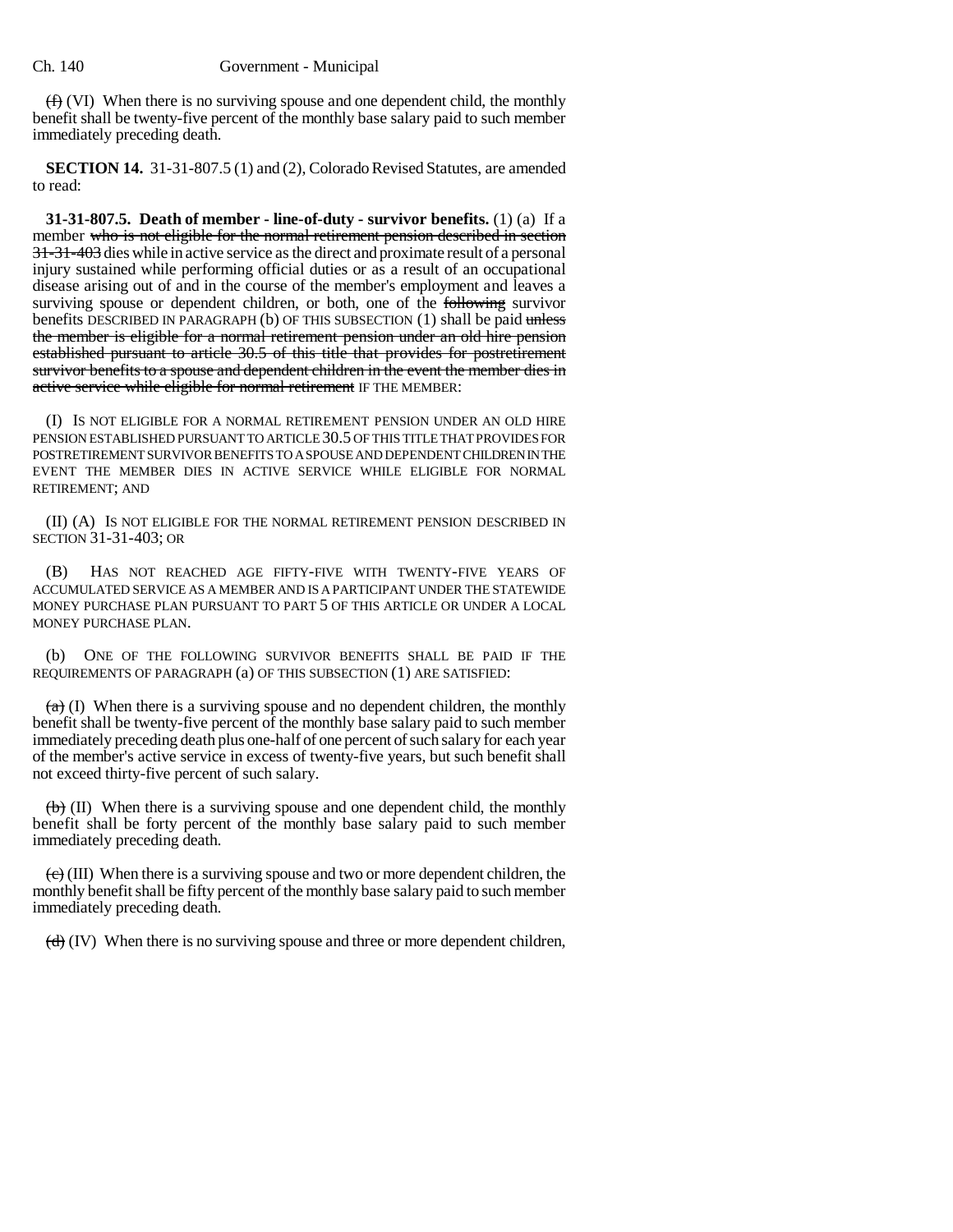the monthly benefit shall be fifty percent of the monthly base salary paid to each member immediately preceding death.

 $(e)$  (V) When there is no surviving spouse and two dependent children, the monthly benefit shall be forty percent of the monthly base salary paid to such member immediately preceding death.

 $(f)$  (VI) When there is no surviving spouse and one dependent child, the monthly benefit shall be twenty-five percent of the monthly base salary paid to such member immediately preceding death.

(2) The board shall promulgate rules that specify standards and establish procedures for determining whether a member's death is the direct and proximate result of a personal injury sustained while performing official duties or an occupational disease arising out of and in the course of a member's employment and, in the case of a line-of-duty death, whether any of the exceptions specified in section 101 (h) (2) of the federal "Internal Revenue Code of 1986", 26 U.S.C. SEC. 101 (h) (2), as amended, are applicable. The procedures established by the board may include the appointment of hearing officers to conduct hearings AND MAKE FINDINGS AND RECOMMENDATIONS TO THE BOARD ON ANY ISSUE. THE BOARD MAY ADOPT RULES TO ESTABLISH A PROCESS FOR THE ADMINISTRATIVE APPROVAL OF A DEATH BENEFIT APPLICATION, INCLUDING STANDARDS OF REVIEW OF APPLICATIONS, WITHOUT BOARD REVIEW. THE BOARD SHALL TAKE ANY FINAL ACTION THAT CONSTITUTES A DENIAL OF A DISABILITY APPLICATION OR A REDUCTION OF A BENEFIT.

**SECTION 15.** 31-31-809, Colorado Revised Statutes, is amended to read:

**31-31-809. Termination of benefits.** Except as otherwise provided in section 31-31-807 (2), any benefit provided in accordance with this part 8 to a surviving spouse or dependent child shall terminate upon the death or remarriage of the surviving spouse and upon the death OF ANY DEPENDENT CHILD, THE marriage OF A DEPENDENT CHILD WHO IS NOT SO MENTALLY OR PHYSICALLY INCAPACITATED THAT THE CHILD CANNOT PROVIDE FOR THE CHILD'S OWN CARE, or THE termination of dependency of any dependent child.

**SECTION 16.** 31-31-811 (2) (b) (II) and (4), Colorado Revised Statutes, are amended, and the said 31-31-811 (2) (b) is further amended BY THE ADDITION OF A NEW SUBPARAGRAPH, to read:

**31-31-811. State funding of death and disability.** (2) (b) (II) Following the submittal of the annual actuarial valuation report dated January 1, 1995, AND CONTINUING THROUGH THE SUBMITTAL OF THE REPORT DATED JANUARY 1, 1999, the board shall thereafter submit biennial actuarial valuation reports for the purposes described in section 31-31-811 (4) SUBSECTION (4) OF THIS SECTION.

(III) BY SEPTEMBER 30, 2001, AND BY EACH SEPTEMBER 30 THEREAFTER, THE BOARD SHALL SUBMIT AN ANNUAL ACTUARIAL VALUATION REPORT DATED JANUARY 1 OF THE YEAR IN WHICH THE REPORT IS SUBMITTED FOR THE PURPOSES DESCRIBED IN SUBSECTION (4) OF THIS SECTION.

(4) For each member hired on or after January 1, 1997, who is eligible for the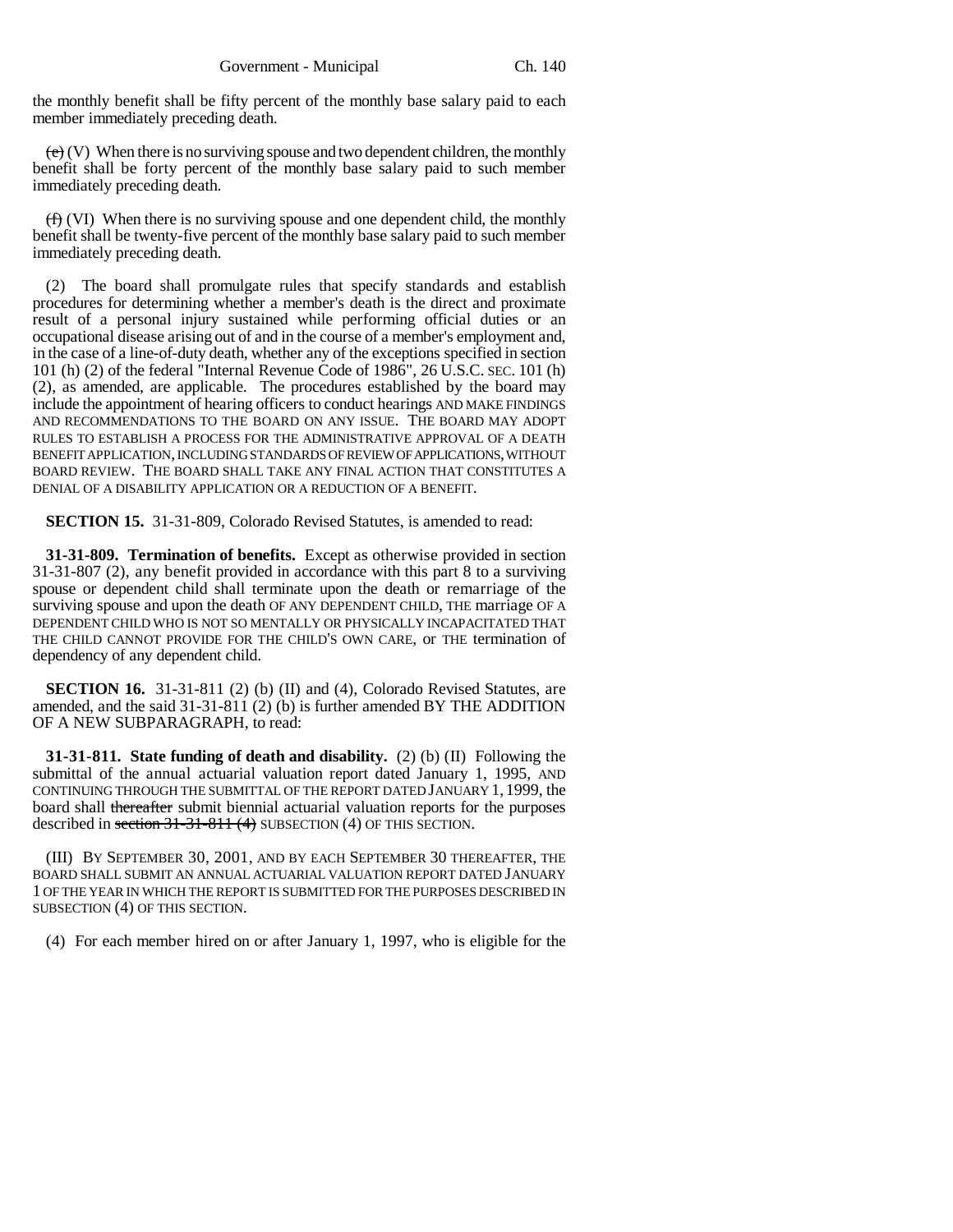death and disability coverage provided by this part 8, a contribution shall be made to the death and disability account in the fund for the years 1997 and 1998 in an amount not greater than two and four tenths percent of the member's salary. Thereafter, the board, based on a biennial AN ANNUAL actuarial valuation, may adjust the contribution rate every two years, but in no event may the adjustment for any two-year period exceed one-tenth of one percent of the member's salary. Any employer and any local pension board or authority shall provide such information as may be required by the board in order to complete the **biennial** ANNUAL actuarial valuations. The actuary appointed by the board may utilize either the entry age-normal cost method or the aggregate cost method for purposes of the study required by this subsection (4). Any unfunded accrued liability shall be funded over a period not to exceed thirty years. The actuarial study shall not include any consideration of a cost of living adjustment to benefits awarded to members who are occupationally disabled. Payments shall be made by the employer and are due no later than ten days following the date of payment of salary to the member, unless the salary is paid more than once monthly, in which event such payments are due no later than the tenth day of the month following the month the salary is paid to the member. An interest charge of one-half of one percent per month shall be levied against any unpaid amount and shall be the responsibility of the employer. Any decision regarding whether the contribution required by this subsection (4) shall be assessed against the employer or the member, or shall in some manner be assessed jointly against the employer and the member, will be made at the local level utilizing the usual process for determining employee benefits. If it is not already part of the usual process for determining employee benefits, the employer shall confer with the employees or their representative prior to making a determination on how the contribution will be assessed.

**SECTION 17.** 31-31-901 (1), (2), (3), and (8), Colorado Revised Statutes, are amended to read:

**31-31-901. Deferred compensation plan - definitions.** (1) Upon the request of any employer, the board may administer and amend or provide for the administration and amendment of any deferred compensation plan adopted by such employer for members OR OTHER EMPLOYEES WHO PROVIDE DIRECT SUPPORT TO THE EMPLOYER'S PUBLIC SAFETY DEPARTMENT.

(2) In order to assist employers in establishing a deferred compensation plan, the board may develop, maintain, and amend a master deferred compensation plan document that is intended to comply with the provisions of section 457 of the "Internal Revenue Code of 1986", 26 U.S.C. SEC. 457, as amended. Any employer may adopt such master plan for its members PARTICIPANTS with the assistance of the board; however, such employer shall be responsible for ensuring that such master plan is in compliance with applicable law. PARTICIPATION BY NONMEMBER EMPLOYEES SHALL BE SUBJECT TO THE REQUIREMENTS AND LIMITATIONS OF SAID SECTION 457 OF THE "INTERNAL REVENUE CODE OF 1986", AND THE REGULATIONS PROMULGATED UNDER SECTION 457.

(3) There is hereby created the fire and police members' deferred compensation fund, which shall consist of the assets of deferred compensation plans administered by the board pursuant to the provisions of this section. The board shall be the trustee of the fund and shall keep a separate account of the assets of each deferred